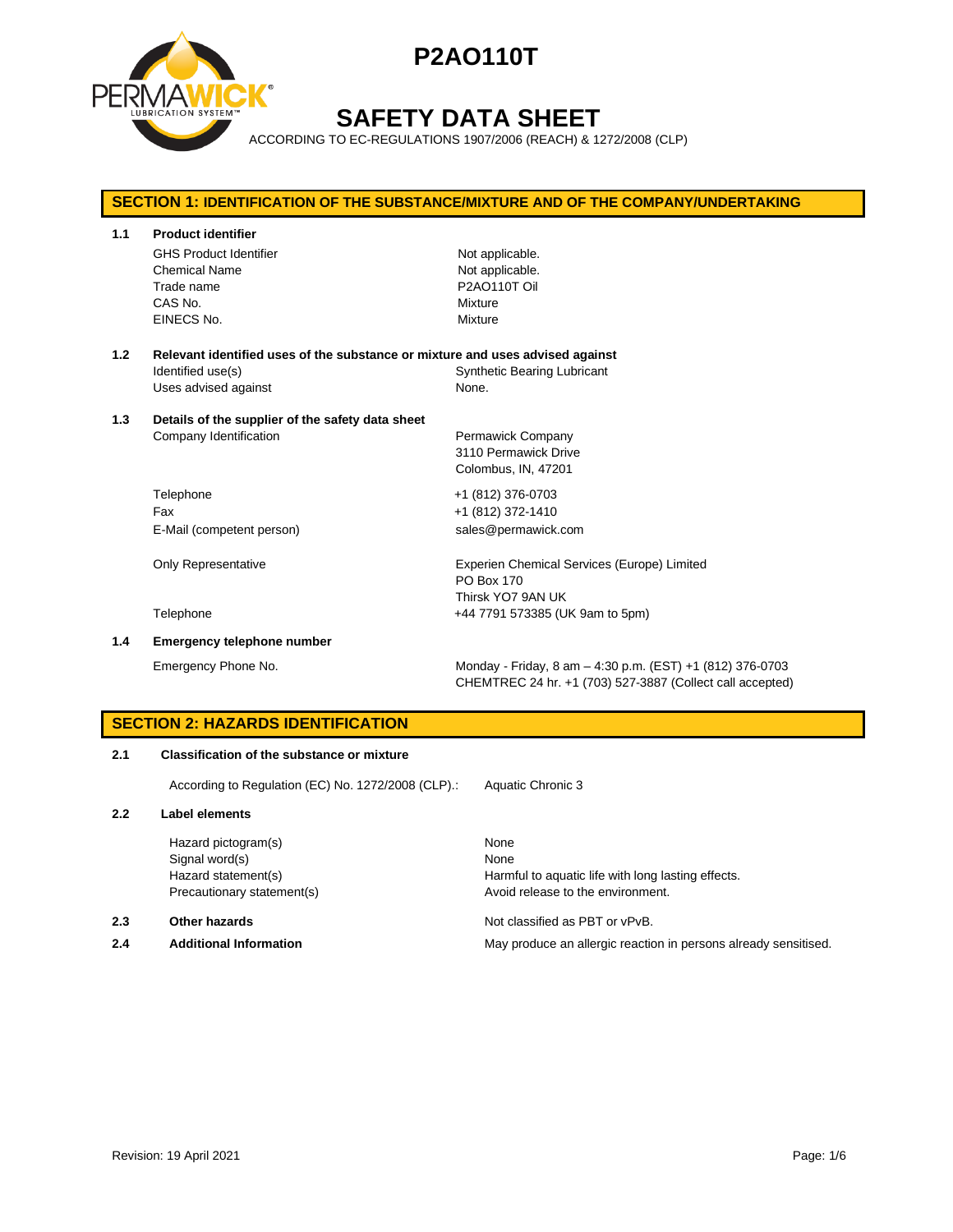## **SECTION 3: COMPOSITION/INFORMATION ON INGREDIENTS**

### **3.2 Mixtures**

Regulation (EC) No. 1272/2008 (CLP).

|                                                         |           | EC No. and | According to Regulation (EC) No. |
|---------------------------------------------------------|-----------|------------|----------------------------------|
| Hazardous ingredient(s)                                 | $%$ W/W   | CAS#       | 1272/2008 (CLP)                  |
|                                                         |           | 215-548-8  | Repr. 2; H361                    |
| tris(methylphenyl) phosphate ^                          | $0 - 1.0$ | 1330-78-5  | Aquatic Acute 1: H400            |
|                                                         |           |            | Aquatic Chronic 1; H410          |
|                                                         |           |            | Skin Irrit. 2: H315              |
| 1-H benzotriazole-1-methanamine, N,N-bis(2-ethylhexyl)- | $0 - 0.1$ | -----      | Skin Sens. 1; H317               |
| methyl- ^                                               |           | 94270-86-7 | Aquatic Acute 1: H400            |
|                                                         |           |            | Aquatic Chronic 2; H411          |

^ Not yet subject to REACH registration.

**3.3 Additional Information -** Substances in the product which may present a health or environmental hazard, or which have been assigned occupational exposure limits, are detailed below. **None**

For full text of H/P phrases see section 16.

## **SECTION 4: FIRST AID MEASURES**



| 4.1 | Description of first aid measures                                             |                                                                                            |  |  |  |
|-----|-------------------------------------------------------------------------------|--------------------------------------------------------------------------------------------|--|--|--|
|     | <b>Inhalation</b>                                                             | Unlikely to be required but if necessary treat symptomatically.                            |  |  |  |
|     | <b>Skin Contact</b>                                                           | Wash affected skin with soap and water.                                                    |  |  |  |
|     | Eye Contact                                                                   | Eyes should be washed with plenty of water. If symptoms occur<br>obtain medical attention. |  |  |  |
|     | Ingestion                                                                     | Unlikely to be required but if necessary treat symptomatically.                            |  |  |  |
| 4.2 | Most important symptoms and effects, both<br>acute and delayed                | None                                                                                       |  |  |  |
| 4.3 | Indication of any immediate medical<br>attention and special treatment needed | None                                                                                       |  |  |  |

|     | <b>SECTION 5: FIRE-FIGHTING MEASURES</b>                         |                                                                                                             |  |  |  |
|-----|------------------------------------------------------------------|-------------------------------------------------------------------------------------------------------------|--|--|--|
| 5.1 | <b>Extinguishing media</b>                                       |                                                                                                             |  |  |  |
|     | -Suitable Extinguishing Media<br>-Unsuitable Extinguishing Media | Extinguish with waterspray, dry chemical, sand or carbon dioxide.<br>None anticipated.                      |  |  |  |
| 5.2 | Special hazards arising from the substance or<br>mixture         | This product may give rise to hazardous fumes in a fire.                                                    |  |  |  |
| 5.3 | <b>Advice for fire-fighters</b>                                  | A self contained breathing apparatus and suitable protective clothing<br>should be worn in fire conditions. |  |  |  |

## **SECTION 6: ACCIDENTAL RELEASE MEASURES**

**6.1 Personal precautions, protective equipment and emergency procedures**

Avoid skin contact. Avoid contact with eyes.

**6.2 Environmental precautions** Use appropriate container to avoid environmental contamination.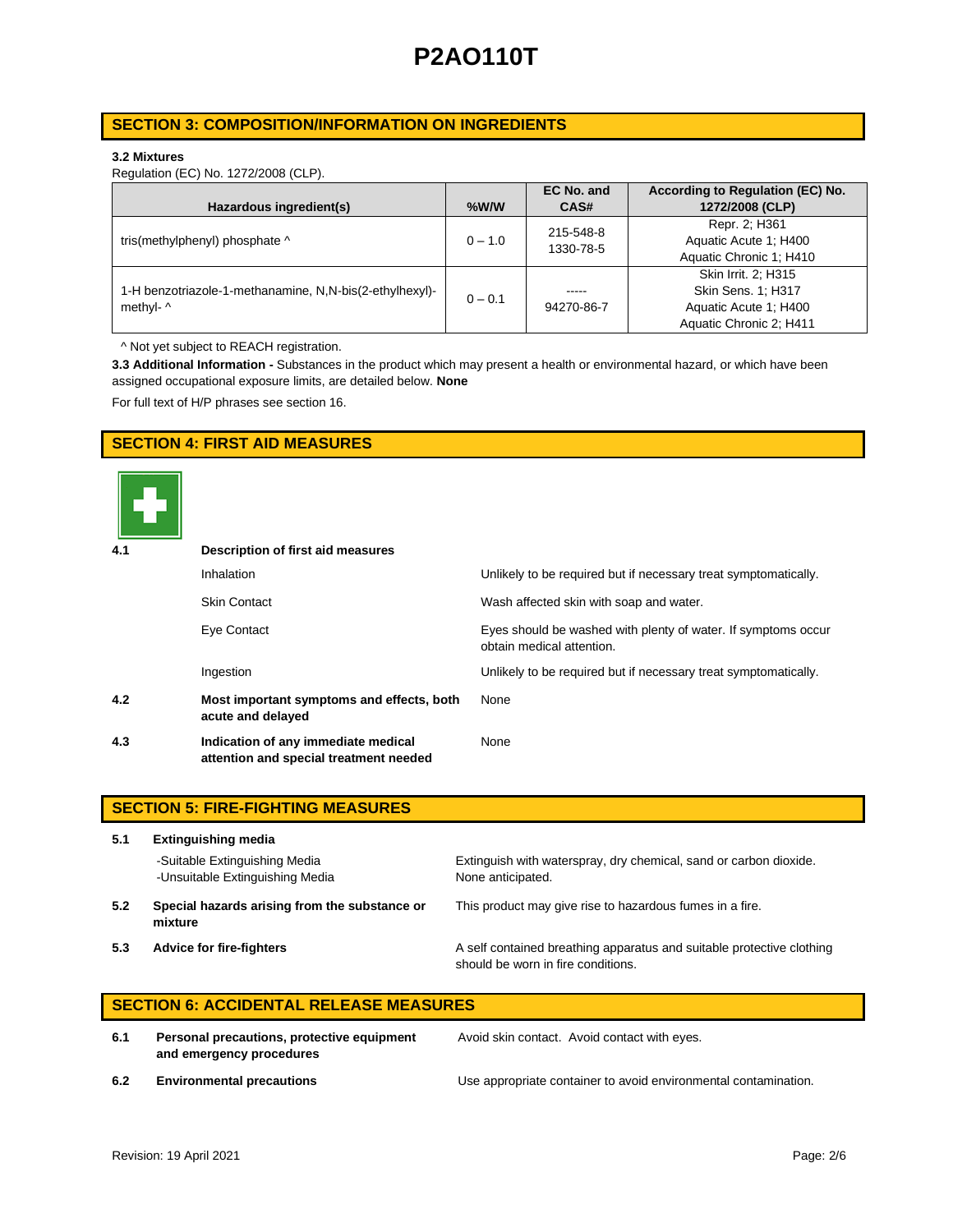**6.3 Methods and material for containment and cleaning up**

Contain and cover spilled substance with dry sand or earth or other suitable dry material. Transfer to a container for disposal or recovery.

- **6.4 Reference to other sections** None
- **6.5 Additional Information** None

- **SECTION 7: HANDLING AND STORAGE**
- **7.1 Precautions for safe handling Avoid skin contact. Avoid contact with eyes.**

**7.2 Conditions for safe storage, including any incompatibilities**

-Storage Temperature **Store at room temperature.** 

**7.3 Specific end use(s) Lubricating agent** 

-Incompatible materials **Strong oxidising agents**.

## **SECTION 8: EXPOSURE CONTROLS/PERSONAL PROTECTION**

#### **8.1 Control parameters**

**8.1.1 Occupational exposure limits**

|                   |                | LTEL (8 hr TWA | LTEL (8 hr                | <b>STEL</b> | <b>STEL</b>     |       |
|-------------------|----------------|----------------|---------------------------|-------------|-----------------|-------|
| <b>SUBSTANCE.</b> | <b>CAS No.</b> | ppm)           | $TWA$ ma/m <sup>3</sup> ) | (ppm)       | $(m\alpha/m^3)$ | Note: |
| None              | ----           | ----           | ----                      | ----        | ----            |       |

| <b>Biological limit value</b> |                   |                |                               |               |
|-------------------------------|-------------------|----------------|-------------------------------|---------------|
| Limit value type              |                   |                |                               |               |
| (country of origin)           | <b>SUBSTANCE.</b> | <b>CAS No.</b> | <b>Biological limit value</b> | Note:         |
| None known                    | ----              | ----           | ----                          | $\frac{1}{2}$ |

| 8.1.2<br>8.2 | Recommended monitoring method<br><b>Exposure controls</b> | None                                                                                                                              |
|--------------|-----------------------------------------------------------|-----------------------------------------------------------------------------------------------------------------------------------|
| 8.2.1        | Appropriate engineering controls                          | Not normally required.                                                                                                            |
| 8.2.2        | <b>Personal protection equipment</b>                      |                                                                                                                                   |
|              | Eye/face protection                                       | Safety spectacles.                                                                                                                |
|              | Skin protection (Hand protection/ Other)                  | Not normally required.                                                                                                            |
|              | Respiratory protection                                    | Not normally required.                                                                                                            |
|              | Thermal hazards                                           | Not normally required.                                                                                                            |
| 8.2.3        | <b>Environmental Exposure Controls</b>                    | Use appropriate container to avoid environmental contamination.<br>Disposal should be in accordance with local, state or national |

legislation.Consult an accredited waste disposal contractor or the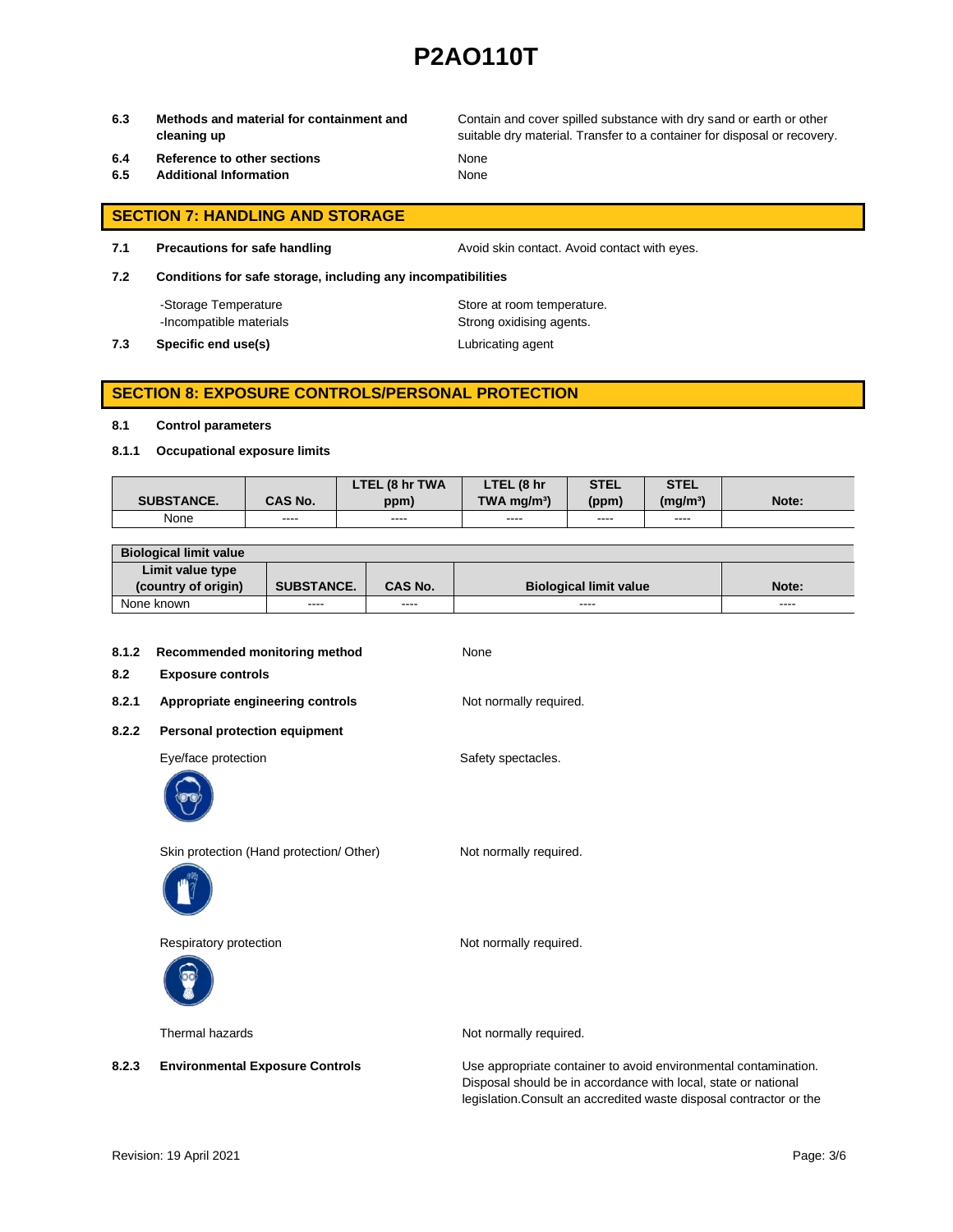local authority for advice.

## **SECTION 9: PHYSICAL AND CHEMICAL PROPERTIES**

#### **9.1 Information on basic physical and chemical properties**

|     | Appearance                                                 | Liquid                                   |
|-----|------------------------------------------------------------|------------------------------------------|
|     | Colour.                                                    | Clear to Straw Yellow                    |
|     | Odour                                                      | Faint Petreolum-like.                    |
|     | Odour threshold (ppm)                                      | Not available                            |
|     | pH (Value)                                                 | Not available                            |
|     | Melting point $(^{\circ}C)$ / Freezing point $(^{\circ}C)$ | Not available                            |
|     | Boiling point/boiling range (°C):                          | Not determined.                          |
|     | Flash point (°C)                                           | 230 [Open cup]                           |
|     | Evaporation rate                                           | Not applicable                           |
|     | Flammability (solid, gas)                                  | Not applicable                           |
|     | Explosive limit ranges                                     | Not applicable                           |
|     | Vapour pressure (Pascal)                                   | < 1                                      |
|     | Vapour density (Air=1)                                     | > 1                                      |
|     | Density (g/ml)                                             | 0.82                                     |
|     | Solubility (Water)                                         | Insoluble.                               |
|     | Solubility (Other)                                         | Not available                            |
|     | Partition coefficient (n-Octanol/water)                    | Not available                            |
|     | Auto ignition point (°C)                                   | >282                                     |
|     | Decomposition temperature (°C)                             | Not available                            |
|     | Kinematic Viscosity (cSt) @ 40°C                           | 34.12 (Listed in: Product specification) |
|     | <b>Explosive properties</b>                                | Not explosive.                           |
|     | Oxidising properties                                       | Not oxidising.                           |
| 9.2 | <b>Other information</b>                                   | Not available.                           |

## **SECTION 10: STABILITY AND REACTIVITY**

**Stable under normal conditions. 10.2 Chemical stability** Stable. **10.3 Possibility of hazardous reactions** None anticipated. **10.4 Conditions to avoid** None **10.5 Incompatible materials Canadian Example 20 and Data Constructs** Oxidizers 10.6 **Hazardous Decomposition Product(s)** Carbon monoxide, Carbon dioxide

## **SECTION 11: TOXICOLOGICAL INFORMATION**

### **11.1 Information on toxicological effects**

#### **11.1.1 Substances**

Not applicable

### **11.1.2 Mixtures - By analogy with similar materials:**

| Acute toxicity                    | Not available. |
|-----------------------------------|----------------|
| Skin corrosion/irritation         | Not available. |
| Serious eye damage/irritation     | Not available. |
| Respiratory or skin sensitization | Not available. |
| Germ cell mutagenicity            | Not available. |
| Carcinogenicity                   | Not available. |
| Reproductive toxicity             | Not available. |
| STOT - single exposure            | Not available. |
| STOT - repeated exposure          | Not available. |
| Aspiration hazard                 | Not available. |

### **11.1.3 Substances in preparations / mixtures**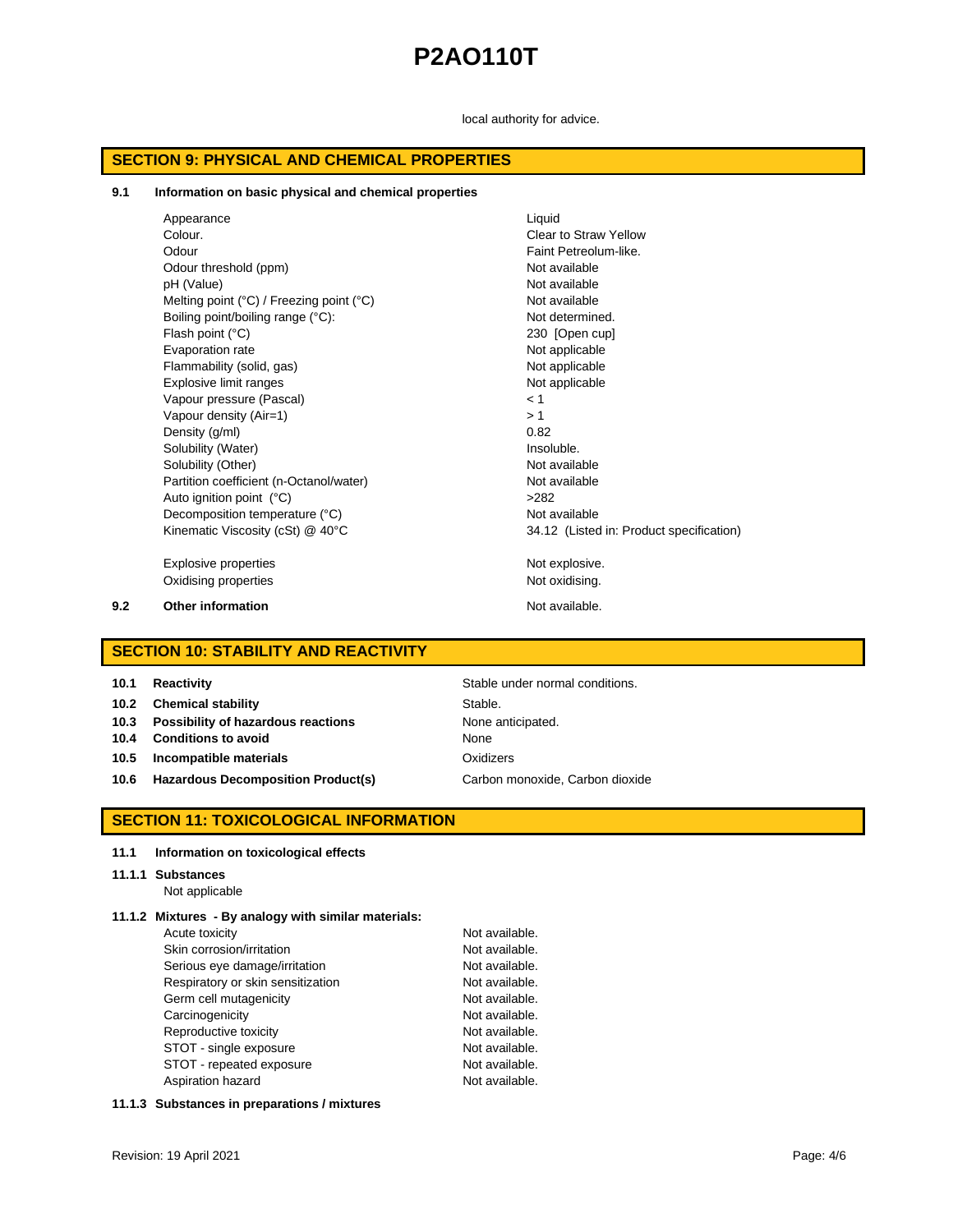## 1-H benzotriazole-1-methanamine, N,N-bis(2-ethylhexyl)-methyl- (CAS No.94270-86-7)

|      | Acute toxicity                                                                                                                                                                                                                                   | Ingestion: LD50 3313 mg/kg (rat)<br>Inhalation: No data<br>Dermal: $LD50 > 2000$ mg/kg (rat)                                                                                                                         |
|------|--------------------------------------------------------------------------------------------------------------------------------------------------------------------------------------------------------------------------------------------------|----------------------------------------------------------------------------------------------------------------------------------------------------------------------------------------------------------------------|
|      | Skin corrosion/irritation<br>Serious eye damage/irritation<br>Respiratory or skin sensitization<br>Germ cell mutagenicity<br>Carcinogenicity<br>Reproductive toxicity<br>STOT - single exposure<br>STOT - repeated exposure<br>Aspiration hazard | May cause irritation.<br>May cause irritation.<br>May cause an allergic skin reaction.<br>Not to be expected.<br>Not to be expected.<br>Not to be expected.<br>Not to be expected.<br>Not to be expected.<br>No data |
|      | tris(methylphenyl) phosphate (CAS No. 1330-78-5)<br>Acute toxicity                                                                                                                                                                               | Ingestion: $LD50 > 20,000$ mg/kg (rat)<br>Inhalation: $LC50 > 11.1$ mg/l (rat) (1 hour(s))<br>Dermal: LD50 3.7 g/kg (rabbit)                                                                                         |
|      | Skin corrosion/irritation<br>Serious eye damage/irritation<br>Respiratory or skin sensitization<br>Germ cell mutagenicity<br>Carcinogenicity                                                                                                     | Slightly irritant (Skin).<br>Non-irritant to rabbit eyes.<br>It is not a skin sensitiser.<br>Negative<br>No data                                                                                                     |
|      | Reproductive toxicity                                                                                                                                                                                                                            | Suspected of damaging fertility or the unborn child.<br>$LOAEL = 20$ mg/kg (Developmental)<br>$NOEL = 20$ mg/kg (Maternal)                                                                                           |
| 11.2 | STOT - single exposure<br>STOT - repeated exposure<br>Aspiration hazard<br><b>Other information</b>                                                                                                                                              | Not to be expected.<br>Not to be expected. Oral: $NOAEL = 1000$ mg/kg (rat)<br>No data<br>None known.                                                                                                                |
|      |                                                                                                                                                                                                                                                  |                                                                                                                                                                                                                      |

## **SECTION 12: ECOLOGICAL INFORMATION**

| 12.1                         | Toxicity -<br>Substances in preparations / mixtures                                                                                       |                                                                                                                                                                                                                                                            |  |  |  |
|------------------------------|-------------------------------------------------------------------------------------------------------------------------------------------|------------------------------------------------------------------------------------------------------------------------------------------------------------------------------------------------------------------------------------------------------------|--|--|--|
|                              | 1-H benzotriazole-1-methanamine, N,N-bis(2-ethylhexyl)-methyl- (CAS No.94270-86-7)                                                        |                                                                                                                                                                                                                                                            |  |  |  |
|                              | <b>Acute toxicity</b>                                                                                                                     | Fish: $LC50 = 1.3$ mg/l (96 hour) ( <i>Brachydanio rerio</i> )<br>Aquatic invertebrates: $EC50 = 2.05$ mg/l (48 hour) (D. magna)<br>Algae: $E L50 = 0.976$ mg/l (72 hour) (Desmodesmus subspicatus)                                                        |  |  |  |
|                              | <b>Long Term Toxicity</b>                                                                                                                 | Algae: $EC10 = 0.586$ mg/l (72 hour) (Desmodesmus subspicatus)                                                                                                                                                                                             |  |  |  |
|                              | tris(methylphenyl) phosphate (CAS No. 1330-78-5)                                                                                          |                                                                                                                                                                                                                                                            |  |  |  |
|                              | <b>Acute toxicity</b>                                                                                                                     | Fish LC50 = $0.06$ mg/l (96 hour) ( <i>Rainbow trout</i> )<br>Fish LC50 = 44.8 mg/l (96 hour) (Fathead minnow)<br>Aquatic invertebrates: $EC50 = 146 \mu g/l$ (48 hour) (D. magna)<br>Algae $EL50 > 2500 \mu g/l$ (72 hour) / (96 hour) (S. capricornutum) |  |  |  |
|                              | <b>Long Term</b>                                                                                                                          | Aquatic invertebrates: $NOEC = 0.011 - 0.019$ mg/l (Survival) (G.<br>pseudolimnaeus)                                                                                                                                                                       |  |  |  |
| 12.2<br>12.3<br>12.4<br>12.5 | Persistence and degradability<br><b>Bioaccumulative potential</b><br><b>Mobility in soil</b><br><b>Results of PBT and vPvB assessment</b> | Not available<br>Not available<br>No data<br>Not classified as PBT or vPvB.                                                                                                                                                                                |  |  |  |
| 12.6                         | Other adverse effects                                                                                                                     | None known.                                                                                                                                                                                                                                                |  |  |  |